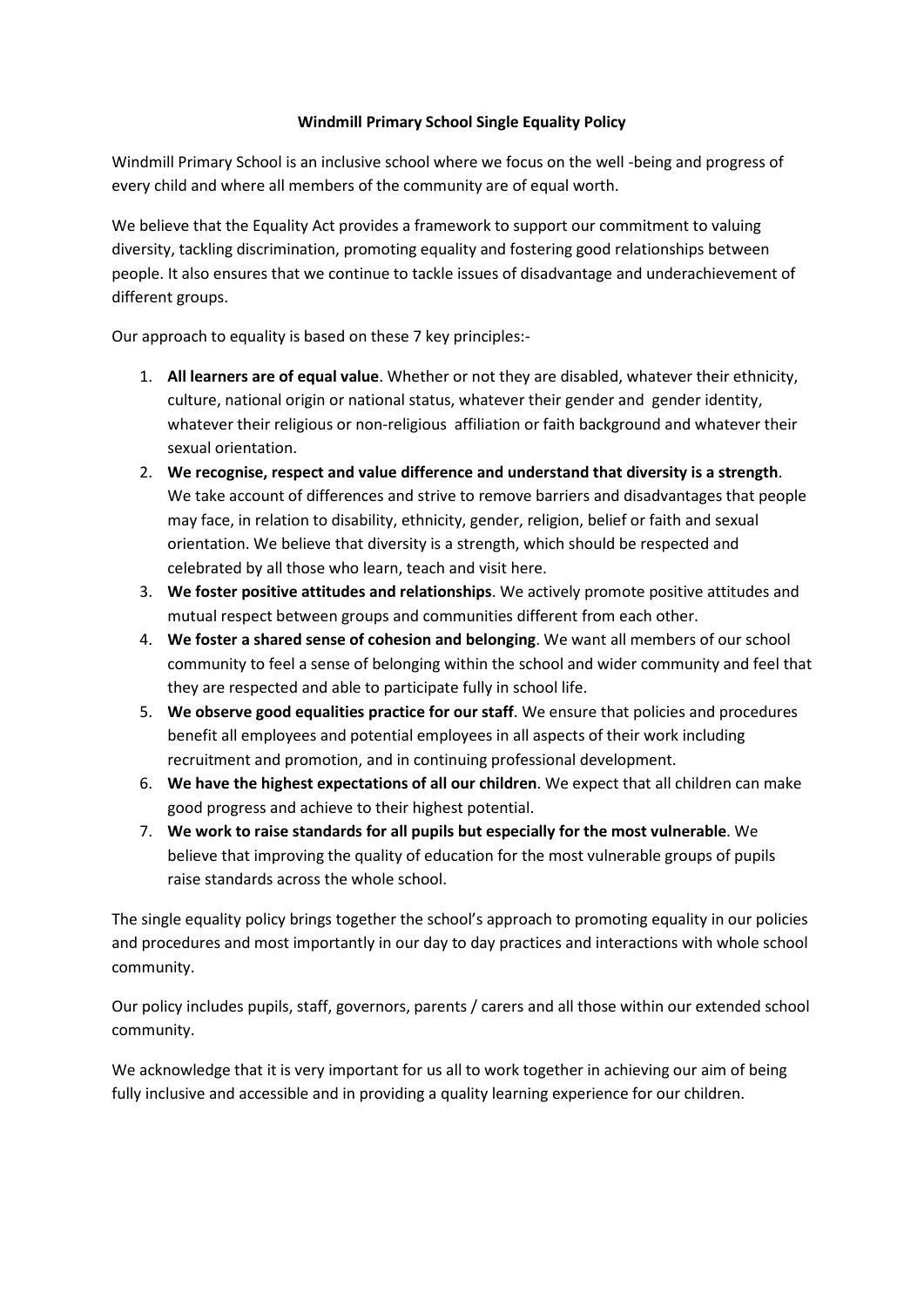### **Introduction**

The Public Sector Equality Duty means that schools must adopt a proactive approach to equality. In practice this requires all schools to:-

- Take positive and proactive steps to identify areas of potential inequality before they have the chance to make an impact.
- Make changes to ensure that any areas of potential inequality are eliminated.

## **Equality duties**

The Equality Act 2010 was introduced to ensure protection from discrimination, harassment and victimisation on the grounds of specific characteristics, This means that schools cannot discriminate against pupils or treat them less favourably because of their sex (gender), race, disability, religion or belief, gender reassignment, sexual orientation or pregnancy, maternity or paternity.

The Act requires all schools to comply with the Public Sector Equality Act and has two specific duties:

## **General Duty**

This requires all public organisations including schools to

- Eliminate unlawful discrimination, harassment and victimisation.
- Advance equality of opportunity between different groups.
- Foster good relationships with different groups.

#### **Specific Duties**

• This requires all public organisations including schools to publish information to show compliance with the Equality Duty.

When developing the policy we took account of the DFE guidance on the Equality Act 2010 and the Ofsted Inspection framework 2012 which places a lot of emphasis on improving the learning and progress of different groups and on closing gaps in standards.

#### **Links to other policies and documentation**

Although this policy is the key document for information about our approach to equities in line with the Public Sector Equality Duty, we ensure that information about our responsibilities, under the Equality Act, are included in our school development plan, self evaluation review, the school prospectus, school web site and newsletters.

There are also references made to ensuring equality in all school policies including behaviour, admissions, SEN and anti-bullying policies as well as in minutes involving governors, the whole staff and the leadership team.

The Equality Act also applies to schools in their role as employers, and the way we comply can be found in the Recruitment Policy.

#### **What we are doing to eliminate discrimination, harassment and victimisation**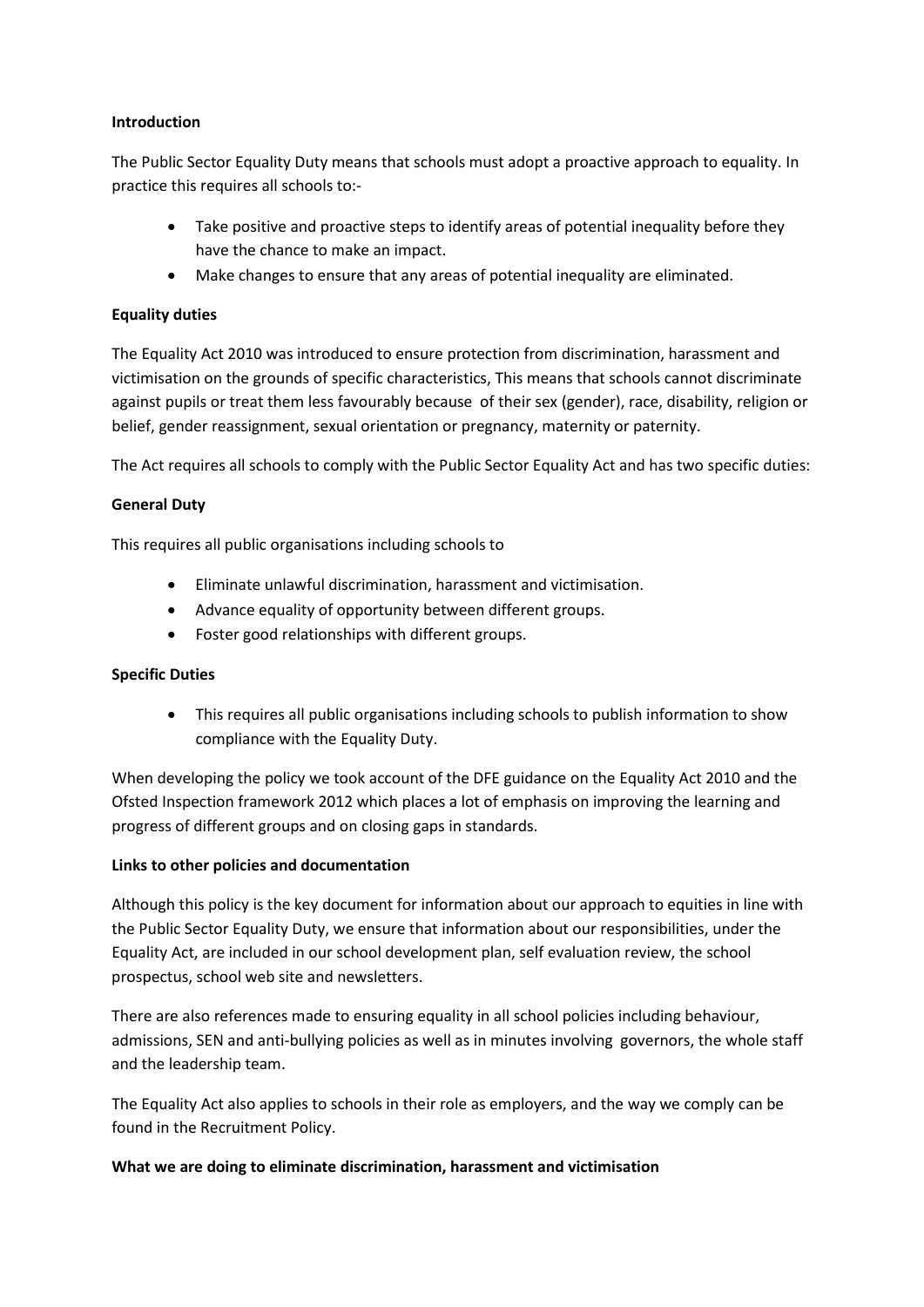- We take account of equality issues in relation to admissions and exclusions, the way we provide education for our pupils and the way we provide access for pupils to facilities and services.
- We are aware of the Reasonable Adjustment duty for disabled pupils –designed to enhance access and participation to the level of non-disabled children being placed at a disadvantage compared to their non-disabled peers.
- The headteacher ensures that all appointment panels give due regard to the policy so that no one is discriminated against when it comes to employment, promotion or training.
- We ensure that those who are affected by a policy or activity are consulted in the design of new policies and in the review of existing ones.
- We take seriously the need to consider the equality implications when we develop, adapt and review any policy or procedure or whenever we make decisions about the day to day life of the school.
- We actively promote equality through the curriculum and by creating an environment which champions respect for all.
- School admissiosn are handled by Oxfordshire County Council who are fully compliant with the 2010 Equality Act.

## **Behaviour, Exclusions and Attendance.**

The school Behaviour Policy takes full account of the Equality Act. We make reasonable and flexible adjustment for pupils with a disability. We closely monitor data on exclusions and absence from school for evidence of over representation of different groups and take action promptly address any concerns.

## **Addressing prejudice and prejudice based bullying.**

The school challenges all forms of prejudice and prejudice based bullying which stand in the way of fulfilling our commitment to inclusion and equality:-

- Prejudices around disability and special educational needs.
- Prejudices around race, religion or belief, travellers, migrants, refugees and asylum seekers.
- Prejudices around gender, sexual orientation, including homophobic and transphobic attitudes.

We keep a record of different prejudice related incidents and provide a report to governors about the numbers, types and seriousness of prejudice related incidents at our school and how we dealt with them. We review the data termly and take action to reduce incidents.

## **What we are doing to advance equality of opportunity between different groups?**

- We know the needs of the school population very well and collect and analyse data in order to inform our planning and identify targets to achieve improvements.
- We have procedures, working in partnership with parents and carers to identify a child who has a disability through our pupil admission meetings.
- We collect data and monitor progress and outcomes of different groups of pupils and use this data to support whole school improvement. These groups include:-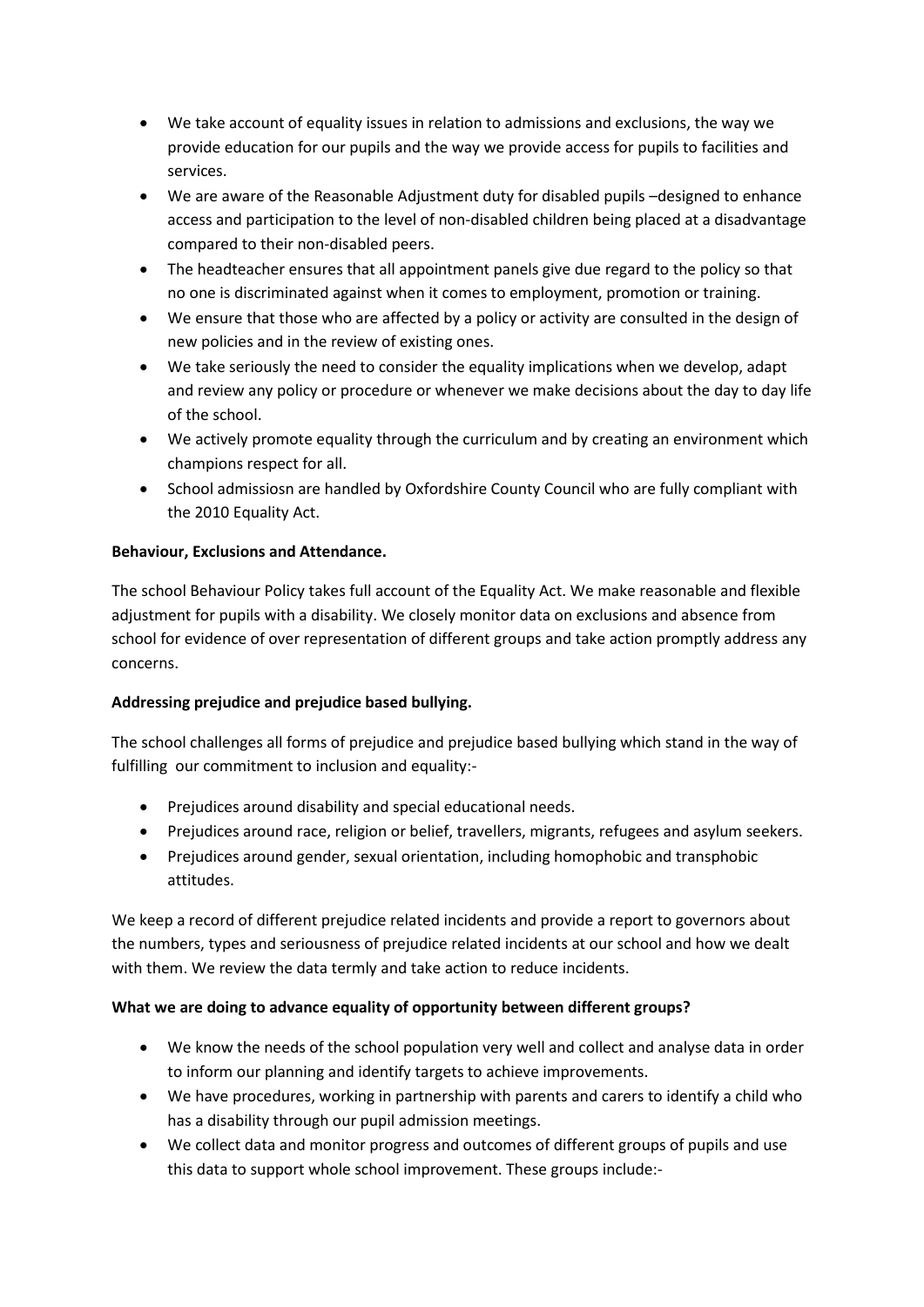- White British FSM and non-FSM
- $\triangleright$  Bangladeshi
- $\triangleright$  Black African
- > Black Caribbean
- $\triangleright$  FAI
- $\triangleright$  All SEN
- $\triangleright$  Looked after children
- **▶** Young Carers
- $\triangleright$  We take action to close gaps.
- $\triangleright$  We analyse data by year group in terms of ethnicity, gender, size and special educational needs.
- We collect and analyse data relating to attendance and exclusions of different groups.
- We avoid language that runs the risk of placing a ceiling on pupils' attainment or that seeks to define their potential as learners such as "less able".
- We use a range of teaching strategies that ensures the needs of all pupils.
- We provide support to pupils at risk of under achieving.
- We are alert and proactive about the potentially damaging impact of negative language in matters such as race, gender, disability and sexuality.

In addition to avoiding or minimising possible negative impacts of our policies, we take opportunities to maximise positive impacts by reducing and removing inequalities and barriers that may already exist between, for example

- Disabled and non-disabled people.
- People of different ethnic, cultural and religious backgrounds.
- Girls and boys.

We ensure equality of access for all pupils to a broad and balanced curriculum removing barriers to participation where necessary.

## **Positive Action**

We will take positive and proportionate action to address the disadvantage faced by particular groups of pupils. The actions will be designed to meet the school's Equality objectives.

## **What are we doing to foster good relations.**

- We prepare our pupils for a life in a diverse community and ensure that there are activities across the curriculum that promote the spiritual, moral, social and cultural development of our pupils.
- We teach about differences and diversity and the impact of stereotyping, prejudice and discrimination through PHSE and across the curriculum.
- To avoid stereotyping we use materials and resources that reflect the diversity of the school population and local community in terms of race, gender, sexual identity and disability.
- We promote a whole -school ethos and values that challenge prejudice based discriminatory language, attitudes and behaviour.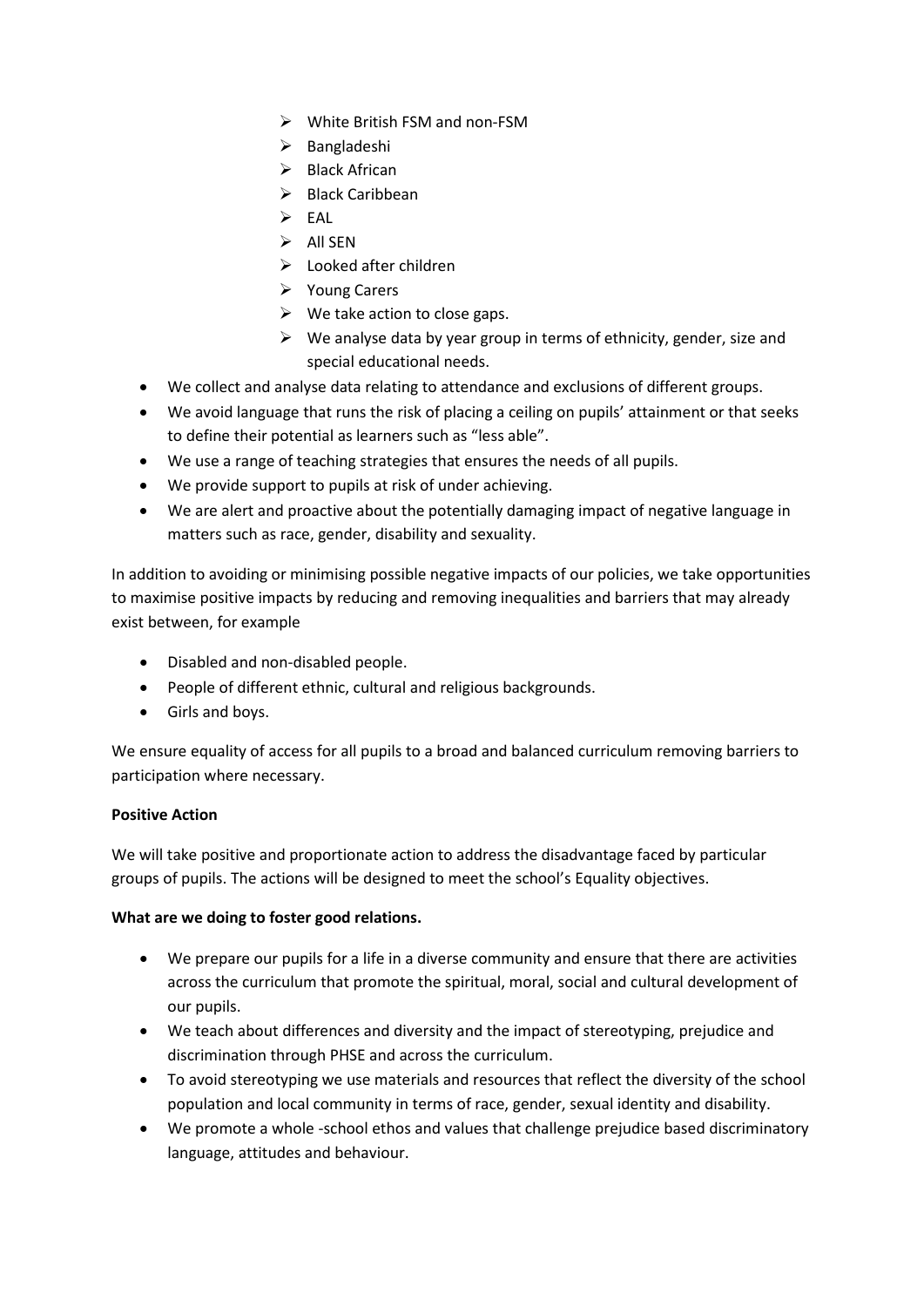- We provide opportunities for pupils to appreciate their own cultures and to celebrate the diversity of other cultures.
- We include the contribution of other cultures to world history and that promote positive images of people.
- We provide opportunities for pupils to listen to a range of opinions and empathise with different experiences.
- We promote positive messages about equality and diversity through displays, assemblies, visitors, whole- school events.
- We include equality matters in our newsletters to parents and carers.
- The implications for equalities in new policies and practices are considered before they are introduced.

In order to ensure that the work we are doing on equalities meets the needs of the whole school community we review feedback and responses from all stakeholders; children, staff and parents.

# **Publishing Equality Objectives (See School Improvement Plan 2018 - 19)**

The objectives that we identify represent our school priorities and are the result of a review and analysis of data and other evidence. They also take into account national and local priorities and issues.

## **Roles and Responsibilities**

We expect all members of the school community and visitors to support our commitment to promoting equalities and meeting the requirements of the Equality Act. We will provide training, guidance and information to help them to do this.

## **Governing Board**

The governing body is responsible for ensuring that the school complies with legislation and that the policy and its related procedures and action plans are implemented. Every governing body committee keeps aspects of the school's commitment to the Equality Duty under review, for example in terms of standards, curriculum, admissions, exclusions, personnel issues and the school environment.

## **Headteacher and the Leadership Team.**

The Headteacher is responsible for implementing the policy; for ensuring that all staff are aware of their responsibilities and are given appropriate training and support, and for taking appropriate action in any cases of unlawful discrimination.

## **Teaching and Support Staff**

All teaching and support staff will:-

- Promote an inclusive and collaborative ethos in the classroom.
- Challenge prejudice and discrimination.
- Deal fairly and professionally with any prejudice-related incidents that may occur.